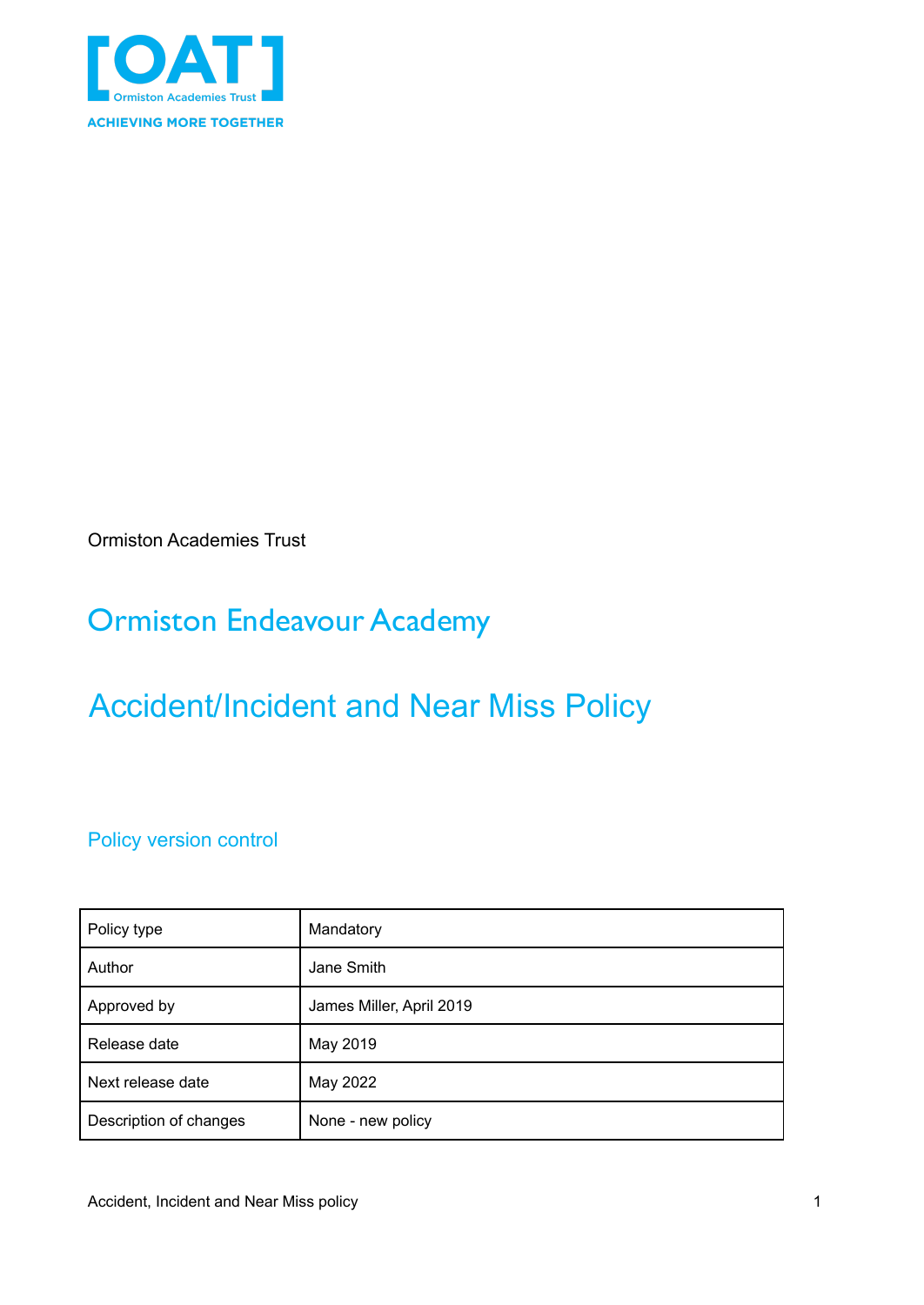

| 1.   | Introduction and context                                                 | 3              |
|------|--------------------------------------------------------------------------|----------------|
| 2.   | Scope                                                                    | 3              |
| 3.   | <b>Definitions</b>                                                       | 3              |
| 4.   | Responsibilities                                                         | 4              |
| 4.1. | Responsibilities of the Governing Body                                   | 4              |
| 4.2. | Responsibilities of the Principal                                        | $\overline{4}$ |
| 4.3. | Responsibilities of the Facilities/Site Manager/ASO                      | 4              |
| 4.4. | Responsibilities of all staff, students, visitors and contractors        | 4              |
| 4.5. | Responsibilities of the Ormiston Academy Trust Health and Safety Officer | 5              |
| 5.   | Procedure                                                                | 5              |
| 6.   | <b>Related documents</b>                                                 | 5              |
| 7.   | Monitoring and review                                                    | 5              |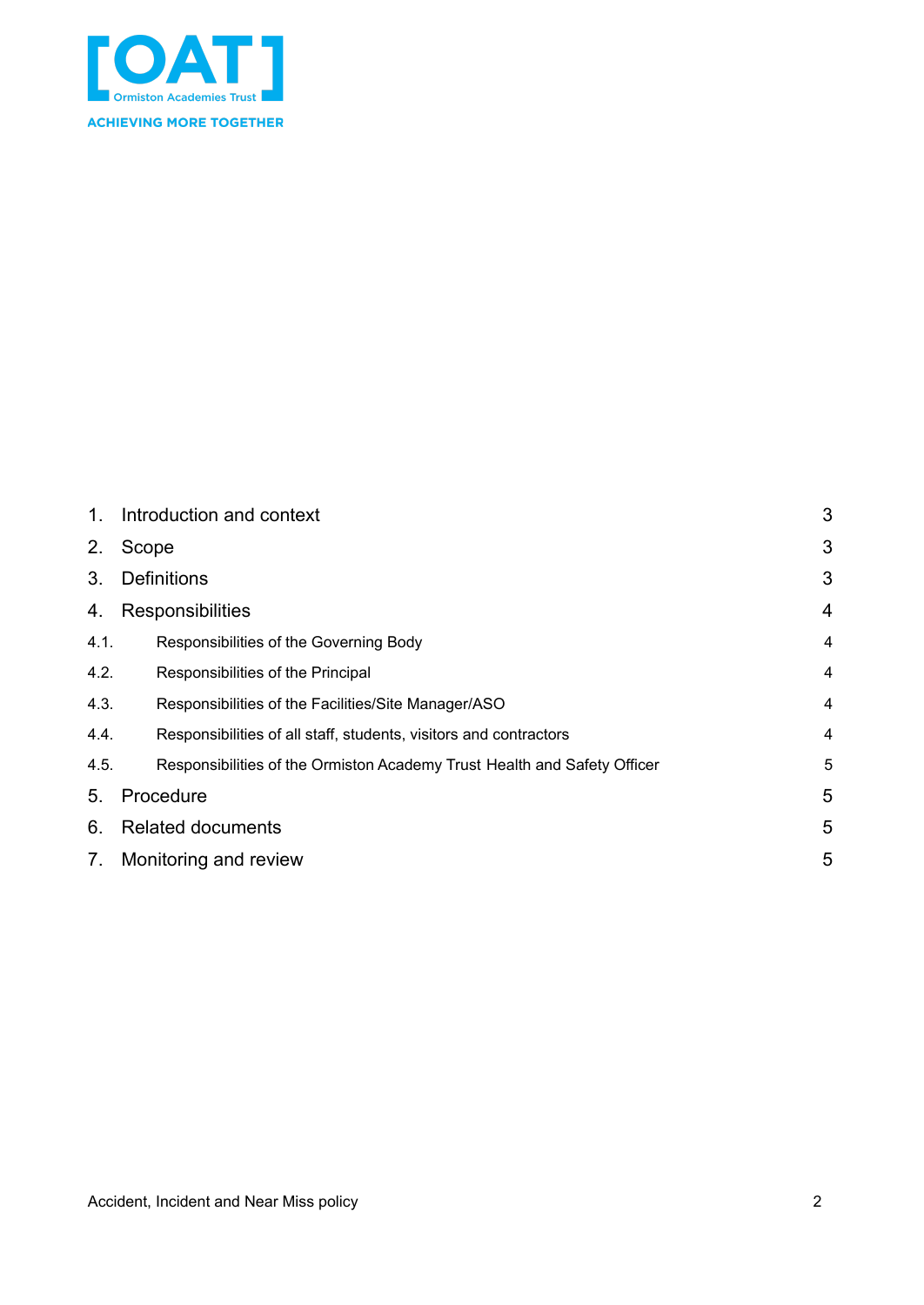

### <span id="page-2-0"></span>1. Introduction and context

The main aim of this policy is to ensure that the academy has arrangements in place to protect and preserve the health and safety of all students, staff members, visitors and contractors. All accidents, incidents and near misses, must be reported so that they can be investigated in order to prevent recurrence and ensure continuous safety management improvement. In some cases, the Enforcing Authority (Health and Safety Executive) must be informed by law that an accident or incident has occurred.

# <span id="page-2-1"></span>2. Scope

This policy is applicable to all full-time, part-time and supply staff, students, contractors, volunteers, visitors, and work placement students and to all OAT academies.

## <span id="page-2-2"></span>3. Definitions

Accident: An accident is an unplanned event that has led to a loss, i.e. injury to a person or damage to plant, equipment, property or the environment.

#### **Incident:**

- **near miss**: an event not causing harm, but has the potential to cause injury or ill health
- **undesired circumstance**: a set of conditions or circumstances that have the potential to cause injury or ill health

**Dangerous Occurrence**: one of a number of specific, reportable adverse events, as defined in the Reporting of Injuries, Diseases and Dangerous Occurrences Regulations 2013 (RIDDOR)

**RIDDOR:** "The Reporting of Injuries, Diseases and Dangerous Occurrences Regulations 2013 (RIDDOR)"

Example of types of accidents, incidents, near misses and dangerous occurrences include:

- accidents resulting in personal injury to employees, students, contractors, visitors and members of the public (NB – for the purpose of the policy students are classed as member of the public under RIDDOR)
- accidents resulting in damage to plant, property and equipment
- dangerous occurrences e.g. a fire occurring which results in suspension of normal work for 24 hours
- cases of work-related (occupational) ill-health, infection or disease
- near misses that could have caused personal injury or damage to equipment, plant etc.
- vehicle incidents whilst at work, including personal injury or vehicle damage, this applies to:
	- o occasional business users, car allowance users, mini bus drivers, company car users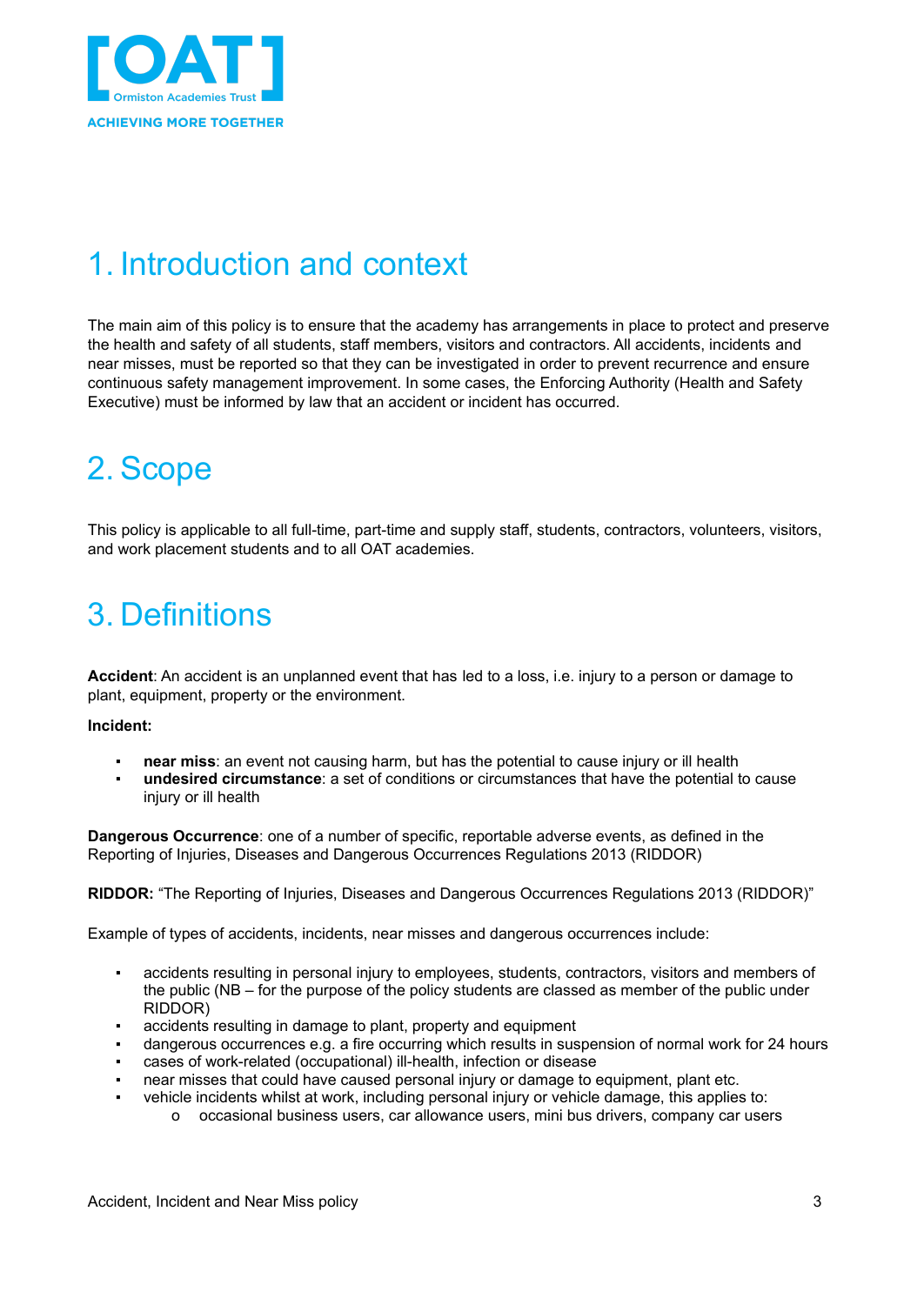

## <span id="page-3-0"></span>4. Responsibilities

### <span id="page-3-1"></span>4.1. Responsibilities of the Governing Body

- In conjunction with the Principal the Governing Body will help identify key risks relating to possible accidents and injuries and ensure they are adequately controlled as to prevent them occurring.
- Liaise with the OAT National Director of Estates and Technology, and/or the OAT Health and Safety Officer for the point of contact for dealing with any critical incidents in the region.

#### <span id="page-3-2"></span>4.2. Responsibilities of the Principal

The Principal has the overall responsibility to ensure that appropriate and sufficient arrangements are in place to enable prompt action to be taken in the event of any medical emergency, accident or illness. This includes ensuring that sufficient time and resources are allocated to enable this to happen such as:

- Take reasonably practicable steps to ensure the Accident Incident and Near Miss Policy is implemented by all members of staff across the academy.
- The Principal must ensure that all accidents, incidents and near misses are recorded, using the on line accident recording system.
- Ensure staff follow the accident and incident reporting procedure available on OATnet.
- Ensure investigations where appropriate are carried out, and OAT's Health and Safety Officer is kept informed through the online recording system.

#### <span id="page-3-3"></span>4.3. Responsibilities of the Facilities/Site Manager/ASO

- All department Managers/ASO must ensure that all accidents, incidents and near misses are recorded, using the online accident recording system.
- Ensure staff follow the accident and incident reporting procedure available on OATnet.
- Ensure RIDDOR reportable accidents are investigated further using the accident investigation template on OATnet, and all additional information uploaded onto the accident reporting system on OATnet.
- When accidents do require an investigation, Line Managers must review risk assessments, review training, and if needed alter working practices, ensuring any changes are communicated to staff.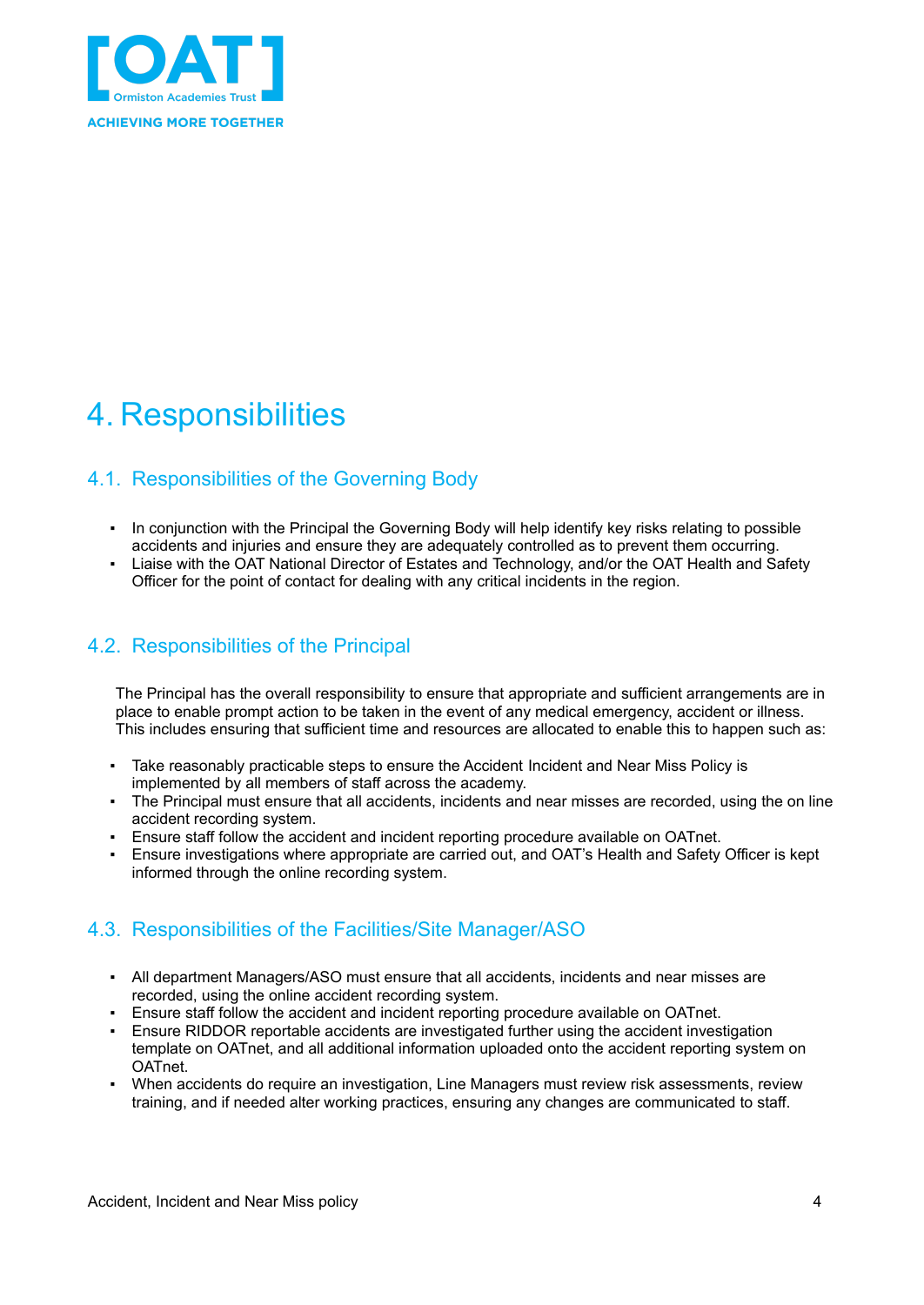

#### <span id="page-4-0"></span>4.4. Responsibilities of all staff, students, visitors and contractors

Ensure that all staff, pupils, visitors and contractors are applying health and safety regulations and adhering to any rules, routines and procedures in place.

Ensure that all staff, students and visitors are aware of the reporting process for accidents, incidents and near misses.

#### <span id="page-4-1"></span>4.5. Responsibilities of the Ormiston Academy Trust Health and Safety Officer

The Health and Safety Officer will:

- Provide advice, guidance and training, where necessary, to anyone involved in the reporting accidents using the online system.
- Monitor all accidents and reports centrally to the Trustees.
- **BET** Assist with further investigations where required.
- Report any serious accidents, where relevant under RIDDOR to the HSE.

### <span id="page-4-2"></span>5. Procedure

It is the responsibility of all employees to report to their Line Manager/Principal/Finance Director/ASOs all accidents, incidents and near misses that are work related or involve a student, as well as any non-work-related issues that may affect safe working. Department Managers/Principal/Finance Director/ASOs must ensure that all employees/students/contractors and visitors have information relating to the action to be taken in the event of an accident, incident, or near miss.

### <span id="page-4-3"></span>6. Related documents

This policy has due regard to statutory legislation and government guidance, including, but not limited to, the following:

- Health and Safety at Work etc. Act 1974
- Reporting of Injuries, Diseases and Dangerous Occurrences Regulations 2013
- Accident Investigation Template on OATnet
- Accident procedures on OATnet
- HSE edis1(incident reporting in schools)
- Social Security Act 1975
- Data protection Act 2018

### <span id="page-4-4"></span>7. Monitoring and review